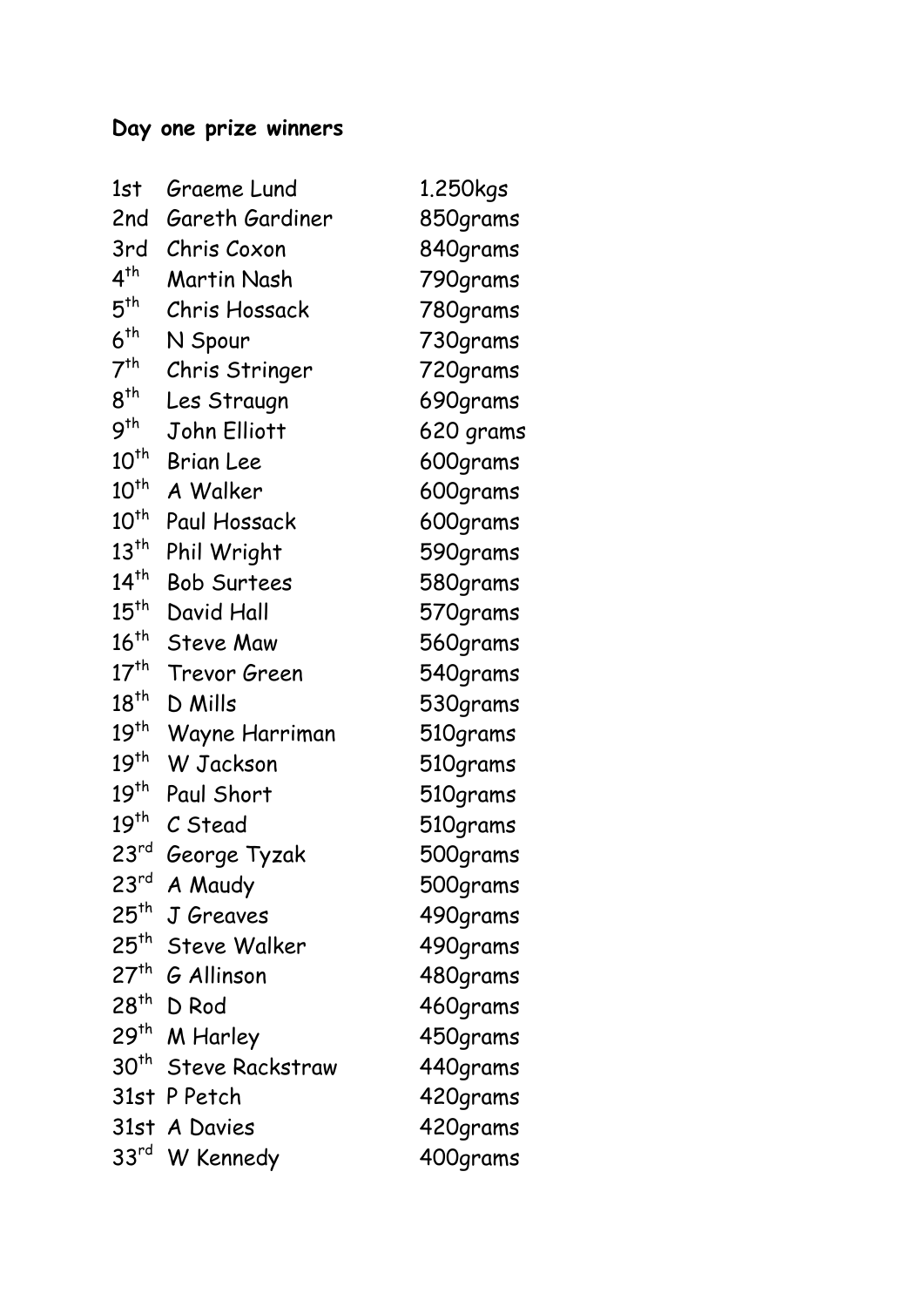| 33rd Neil Cutler  | 400grams |
|-------------------|----------|
| 33rd StevePotts   | 400grams |
| $33^{rd}$ L Brown | 400grams |